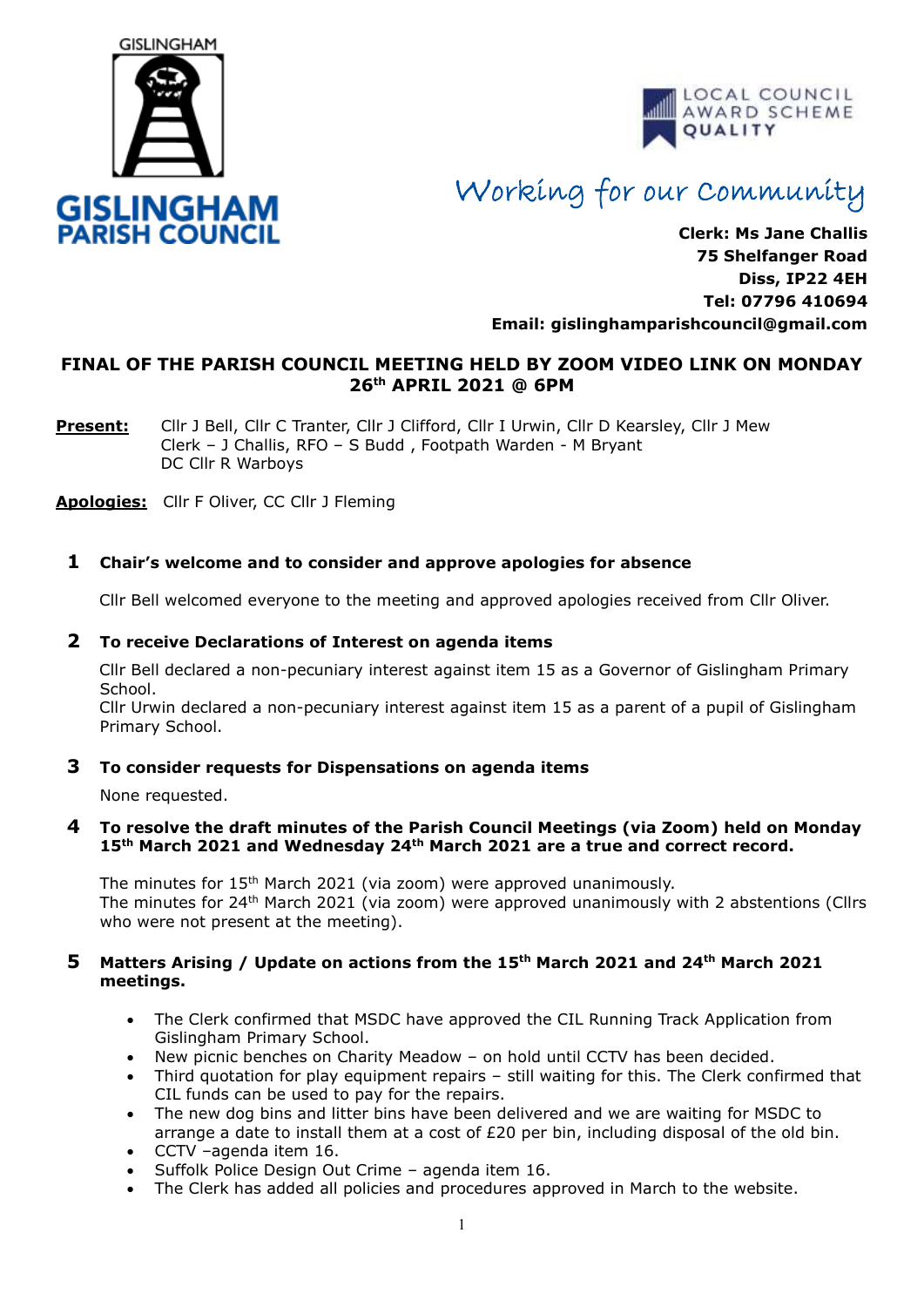Cllr Bell suggested moving item 13 up the agenda as the Footpath warden had to leave the meeting early – approved unanimously.

## **6 Footpath Warden Report**

Mr Bryant read out his report, a copy of which can be found as an addendum at the end of the minutes.

 Locations for the new dog waste signs were discussed. Mr Bryant suggested attaching them to the finger signposts or making new wooden signs to stick them onto which can then be moved around as necessary. This will be a future agenda item.

Cllr Bell thanked Mr Bryant for his hard work and commitment in maintaining the footpaths.

## **ACTION Clerk to add dog waste sign locations as a future agenda item**.

6:18pm Mr Bryant left the meeting

# **7 Report from County Councillor**

CC Cllr Fleming sent apologies in advance of the meeting advising there would be no report this month due to purdah.

## **8 Report from District Councillor**

DC Cllr Warboys read out his report, a full copy of which can be found as an addendum at the end of the minutes.

Biodiversity Tree and Hedge Planting – a webform has gone out as per agenda item 17 for parish and community groups where interested parties who own land can receive free trees and hedgerow plants to plant next autumn/winter. Tree warden Cllr Clifford advised she had written an article for the Messenger asking residents if they wished to get involved. The web form needs to be submitted by 20<sup>th</sup> June 2021.

Cllr Urwin asked for an update on the bus routes. Cllr Warboys advised that he has already asked MSDC and will flag it again with Katherine Davies.

Cllr Bell asked the Clerk to add bus routes to the June Agenda.

#### **ACTION**

- **Tree Warden Cllr Clifford to submit webform by 20th June.**
- **Clerk to add bus routes to June agenda.**

#### **9 Public Participation Session (15 minutes set aside)**

No members of the public present.

#### **10 Chair's Report**

- Cllr Bell, Cllr Urwin and Cllr Clifford met Phil Kemp from Suffolk Police Design Out Crime at Charity Meadow to discuss the issues with vandalism, littering, and anti-social behaviour.
- Cllr Bell and Cllr Urwin met with Lee East from Inn-House Technology to discuss CCTV on Charity Meadow.
- Cllr Bell attended two webinars; SALC Communications & Engagement, and CAS Village Halls Re-opening after Covid.
- Cllr Bell has written a piece for the Messenger on the problems being experienced at Charity Meadow.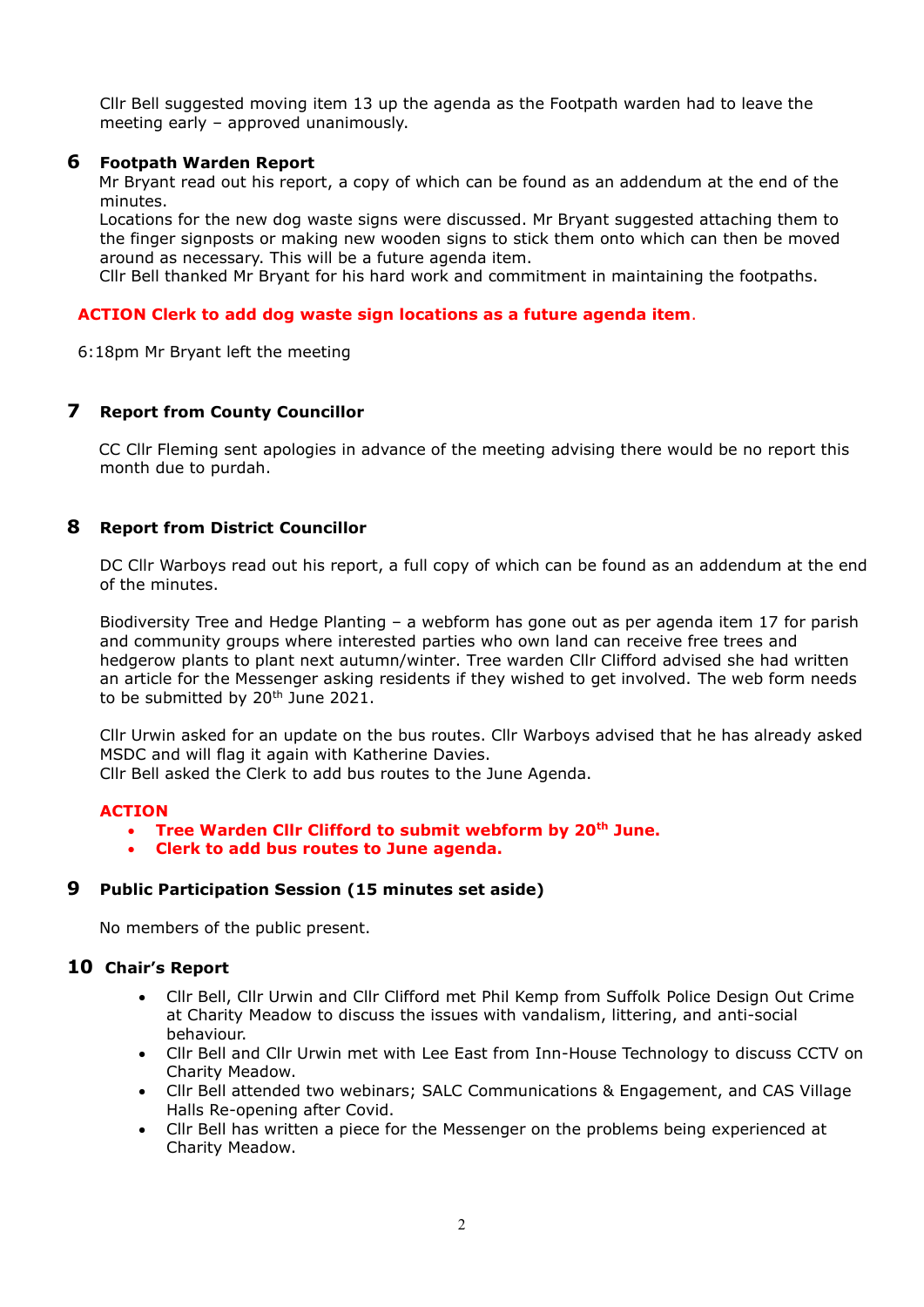# **11 Clerk's Report**

- Grass cutting (footpaths) MSDC have sent through their insurance documentation and will carry out the first cut next month.
- A complaint has been received from a resident regarding access/bollards on Broadfields Close (full details were sent to Cllrs prior to the meeting). The complaint has been logged with MSDC and Highways. MSDC have now installed a new bollard.
- Playground Repairs BMSDC Community Grants team contacted to see if there is any alternative funding available.
- Provider to empty refuse bin on Charity Meadow MSDC have agreed to empty both bins
- Website policies and documents updated.
- Replacing damaged signage in the village –ongoing.
- There is no update regarding the missing Gislingham sign.
- Charity Meadow Play Equipment Repairs still awaiting third quotation.
- Charity Meadow CCTV Inn-House Technology have advised that the most effective solution would be to obtain a mains power supply from the school. The Clerk has contacted the Headteacher who would like to arrange a site visit to discuss.
- Speedwatch A request was received from the Speedwatch Co-ordinator for funding of £300 for a new Speed indicator device. Councillors discussed this request and were in full support of updated equipment being purchased by Speedwatch Cllr Urwin proposed, Cllr Tranter seconded, and unanimously approved.

# **ACTION**

- **Clerk to seek update on missing Gislingham sign.**
- **Clerk to arrange meeting between Councillors, Gislingham Primary School, and Inn-House Technology to discuss CCTV proposal.**
- **Clerk to advise the Speedwatch Team Co-ordinator that the Council has approved purchase of the speed indicator device, obtain bank details for payment and request a receipt for our records.**

# **12 RFO's Report**

The RFO sent a summary of the Reserves, and Receipts and Payments to Councillors before the meeting.

- Internal Audit in process of sending all required information to T Brown
- End of year accounts almost complete
- VAT reclaim to be submitted online
- Waiting for further advise from PFK Littlejohn re external audit

Cllr Bell commended the RFO for the brilliant job she is doing.

# **13 Neighbourhood Watch Report**

Cllr Tranter sent his report to Councillors prior to the meeting, a copy of which can be found as an addendum at the end of the minutes.

Cllr Clifford advised that she had been made aware of possible dog thieves in the Hartismere area, and a few months ago had also witnessed two individuals acting suspiciously on the Burgate Road, who with hindsight she now believes may have been looking for dogs to steal.

# **14 SID (Speed Indicator Device) Report**

The SID report was forwarded to Cllrs prior to the meeting and can be found as an addendum at the end of the minutes.

It was noted that the average speed was low, possibly due to Speedwatch restarting.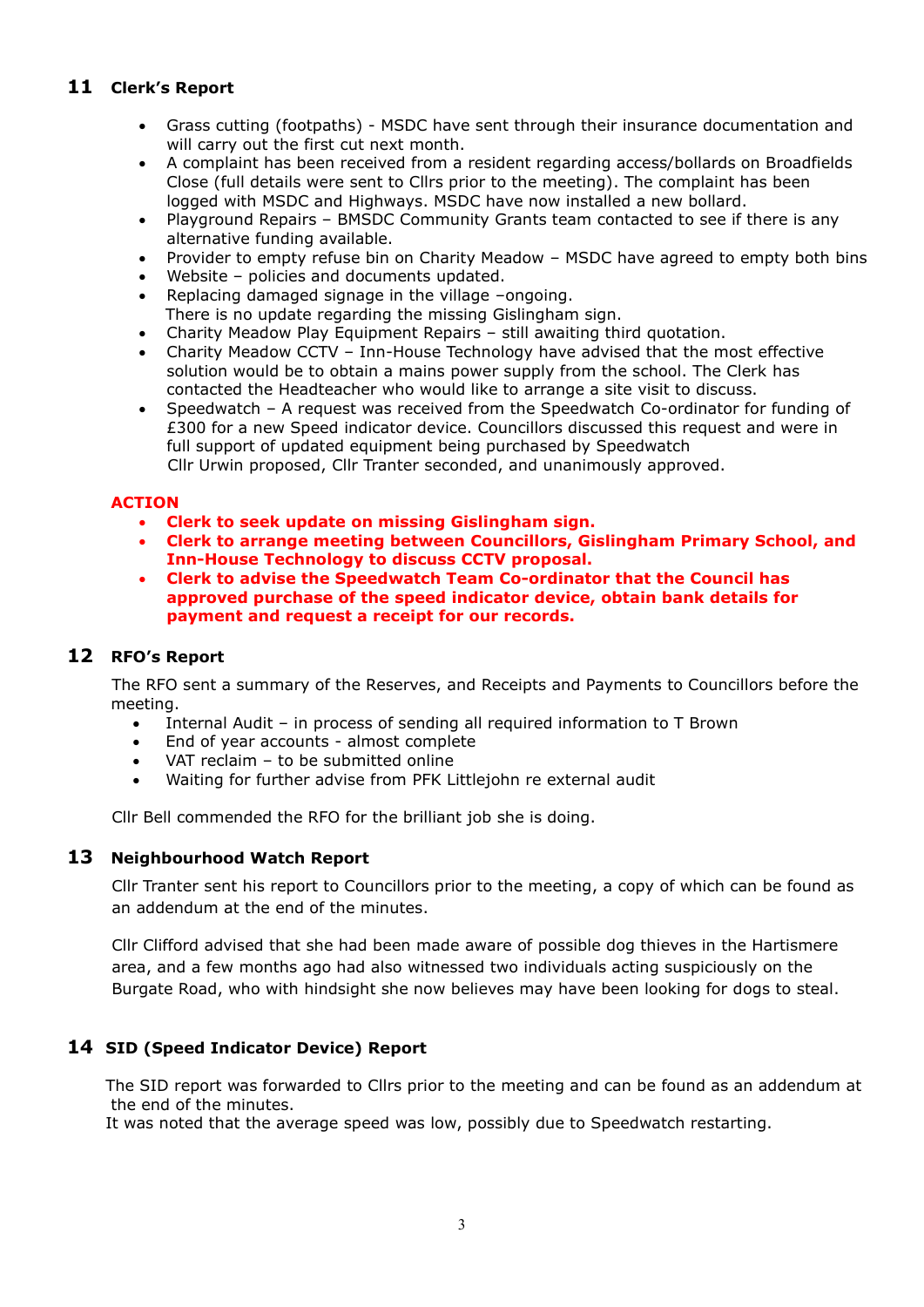# **15 Planning**

• DC/21/01725 – Gislingham CE Primary School, Broadfields Road, Gislingham, IP23 8HX Cllr Bell reminded Cllrs that Cllr Urwin and herself had declared a non-pecuniary interest against this item and handed over the host to Vicechair Cllr Tranter.

Cllr Mew commented that a car park to the rear of the school would help with the parking directly in front of the school and make Charity Meadow more visible.

After discussing Cllrs agreed they had no objection to the application and Cllr Tranter handed the host back to Cllr Bell.

#### • DC/21/01711 – 6, Columbine Way, Gislingham, IP23 8HL.

Cllrs agreed they had no objection to this application and approved the following comment to be added to the planning portal:

*Gislingham Parish Council have no objection to this application, but we request that the work carried out be undertaken with the aim of protecting the tree and preventing damage to it. To protect the tree and ensure it can continue to act as a carbon sink and provide a habitat for wildlife, the work must be professional pollarding, not topping. We request that any work be done at a time when it will not affect the nesting season for birds.*

• DC/21/01710 – 7, Columbine Way, Gislingham, IP23 8HL.

Cllrs agreed they had no objection this application and approved the following comment to be added to the planning portal:

*Gislingham Parish Council have no objection to this application, but we request that the work carried out be undertaken with the aim of protecting the tree and preventing damage to it. To protect the tree and ensure it can continue to act as a carbon sink and provide a habitat for wildlife, the work must be professional pollarding, not topping. We request that any work be done at a time when it will not affect the nesting season for birds.*

## **ACTION Clerk to note stance and agreed responses for all three applications on the MSDC Planning Portal.**

# **16 Charity Meadow**

- **Damage**
- **CCTV**
- **Signage**
- **Littering**

Phil Kemp from Suffolk Police Design Out Crime, met with Cllrs at Charity Meadow to advise on the littering, vandalism, and anti-social behaviour problem. A copy of his report can be found as an addendum at the end of the minutes.

Points noted were that every incident needs reporting directly to the police which has not been happening and the area should be made less secluded by using it as much as possible. Phil Kemp also strongly recommended installing a number of CCTV cameras.

Lee East from Inn-House Technology also met with Cllrs to discuss CCTV options. His recommendation was to approach the School for a mains power supply. The Headteacher would like a site meeting to discuss this proposal, which the Clerk is in the process of arranging as per item 11 on the agenda.

A discussion took place which included suggestions for activities and village clubs to make Charity Meadow more of a community used space and increase footfall.

Cllr Bell advised that as the Parish Council only lease the area where the play equipment is situated, GUC would need to be contacted to obtain permission for any other activities.

After discussing, it was agreed to ask GUC if they would allow Charity Meadow to be used for other activities, to then find out whether CIL money could be used to fund any clubs or activities, and to ask residents what activities they would like to see.

**ACTION – Clerk to contact GUC regarding other activities on Charity Meadow.**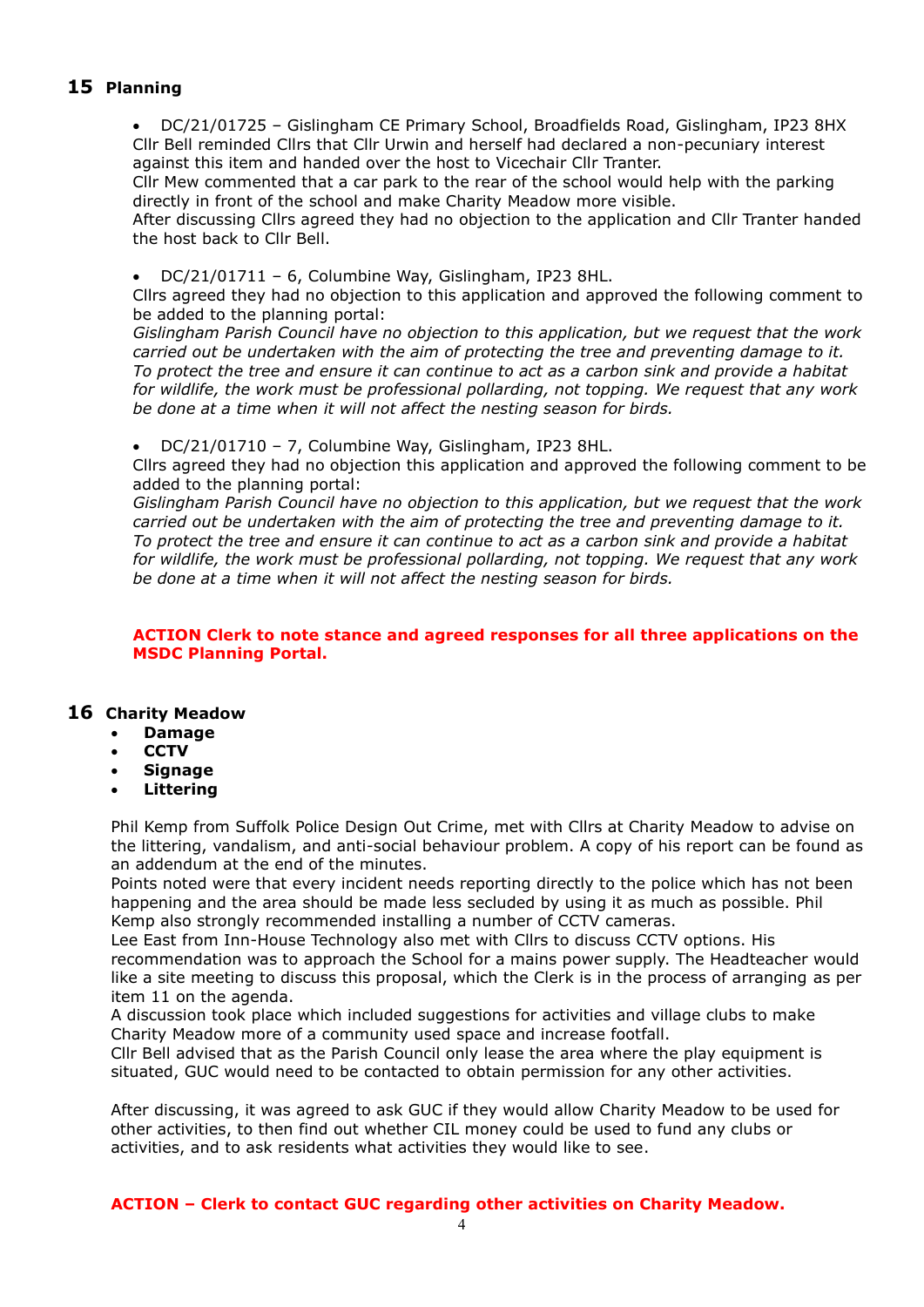# **17 MSDC Tree, Hedge and Wildflower Planting Initiative**

Discussed under item 8.

# **18 Face to Face Meetings**

• **SALC Communications & Engagement Webinar**

## • **CAS Village Halls Re-opening after Covid Webinar**

The outcome of Hertfordshire CC's High Court case seeking remote meeting legislation to be made permanent is still unknown, therefore face to face meetings are due to resume on 17th May 2021. Cllr Bell advised that the webinars she had attended highlighted the need for sanitising the village hall or any other venue before and after face to face meetings, plus ensuring 2m social distancing is adhered to, which would limit the number of people able to attend. Also as there is no Wi-Fi connection within the village hall a hybrid (part remote part face to face) meeting would not be possible.

Payments - SALC have confirmed that payments were not affected by Covid 19 legislation, so councils may continue with online banking so long as it is set up within their Internal Controls. Cllrs agreed unanimously to continue with online banking.

# **19 Finance**

Admin Payment (Clerk & RFO) **- £597.40**

Clerk expenses (mileage to take new bins to Gislingham after being delivered to Clerk's address in error) - **£9.00**

Zoom Subscription for April meeting (Direct from Co-op Bank account) - **£14.39**

SALC Membership Subscription 2021/22 **- £429.80**

SCC (Streetlighting maintenance/energy costs) - **£940.46**

Elmswell Parish Council (Playground Inspectors Course/exam Cllr I Urwin) - **£200.00**

Cllr I Urwin expenses (travel costs Playground Inspectors course) **- £60.00**

Purchase of Bin Liners for the Litter Bin on Charity Meadow (Direct from Co-op Bank Account) - **£5.80**

#### **Agreed unanimously**

SALC invoice for New Councillor Training x two modules **- £60.00** SALC invoice for New Councillor Training x four modules **- £150.00**

## **Agreed unanimously but will not be paid yet as payment dates are 11th and 13th June 2021.**

**Action Cllr Bell to pay approved invoices by BACS.**

## **20 Annual Parish Council Meeting and Annual Parish Village Meeting Arrangements 4th May 2021**

Cllr Bell confirmed that Cllrs, the Clerk, and RFO were aware of the arrangements.

# **ACTION Clerk to ensure all invitations are sent out.**

# **21 Training**

Cllr Bell – SALC HR Webinar – 28th April

This has been moved to 26<sup>th</sup> May 2021

Agreed unanimously for Cllr Bell to attend

# **22 IN CAMERA – Watson Bowl**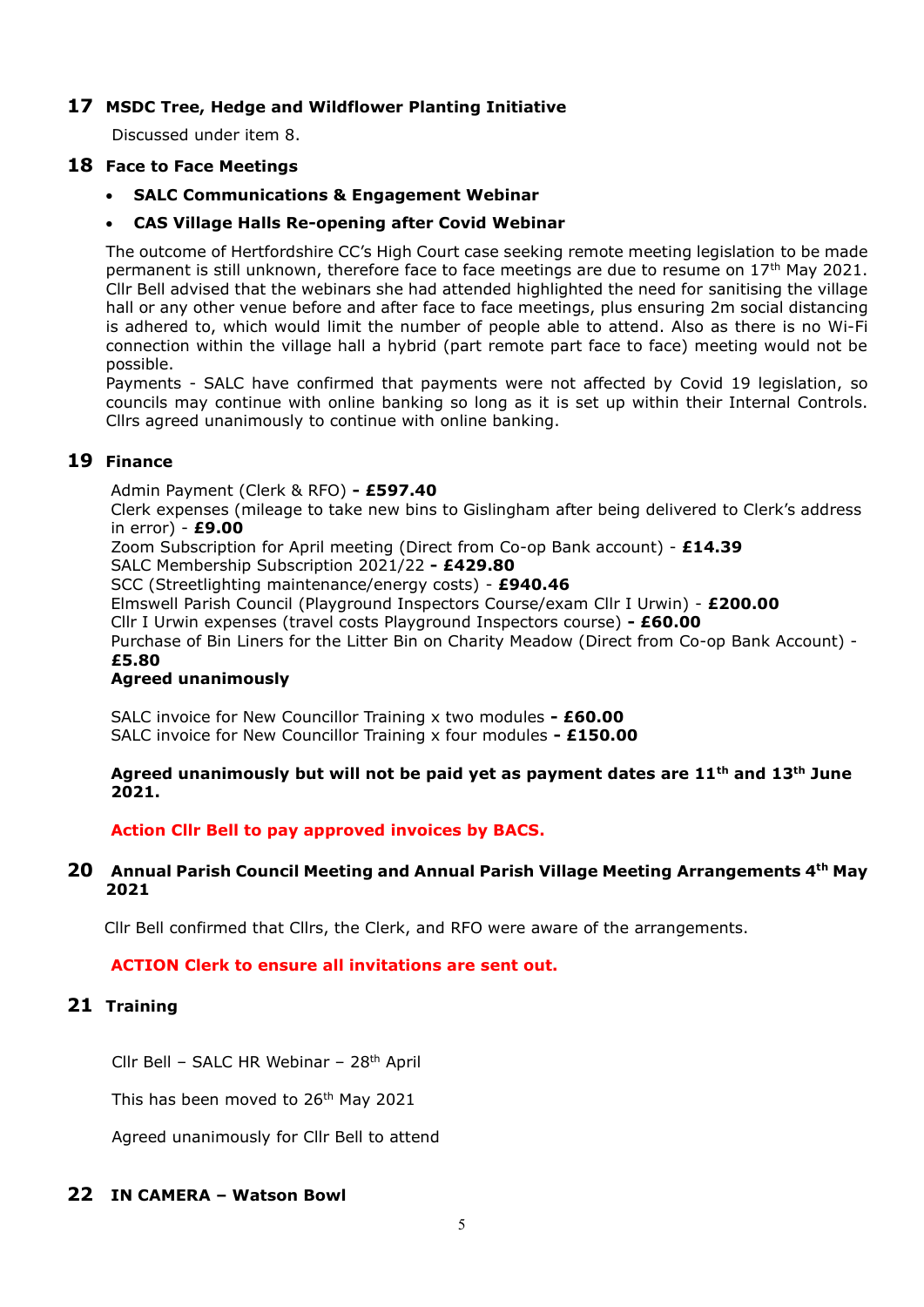#### **23 Date of the Annual Parish Meeting will be on Tuesday 4th May 2021 following the Annual Village Meeting which commences at 6pm via Zoom.**

Meeting Closed at 8:23pm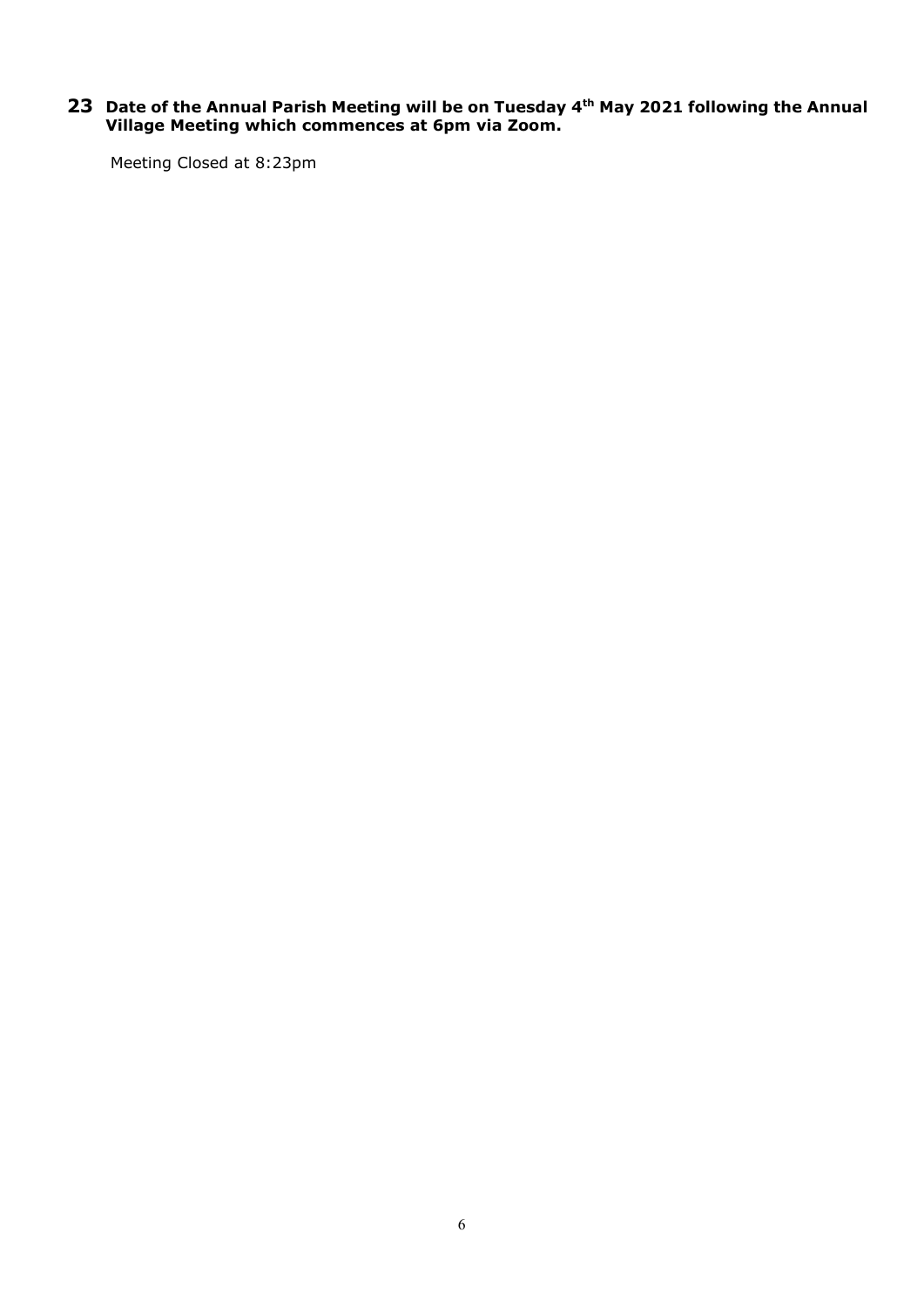# Footpath Report April 2021

Follow up from my last report.

FP57 running past Jenny's Farm. Report back from SCC, no action to be taken until the flooded path has gone. They will then carry out remedial work to eliminate future flooding.

FP43/44, both paths have now been wheel marked. I had reported this last year, but no action was taken, so pleased that they are now walkable. These paths cross over the large field from Back Street.

FP003 which passes through Highlands Farm (main Rickinghall/Finningham Rd), the stile has now been modified and is easier to get over.

FP007 – Northlands Lane, the dangerous fallen trees have now been removed by the SCC contractor.

There are still a few paths that still requiring wheel marking. I have contacted SCC for an update. (FP001/41/56), plus added some more that require wheel marking.

The woodbark has not been put on the path from the Lovell estate and Coldham Lane as yet. Although the path has dried out, if it rains again it will become muddy. I will also be asking what the update is for the footpaths around Redhouse Farm.

I plan to replace the old Waymarkers within the next 2 weeks.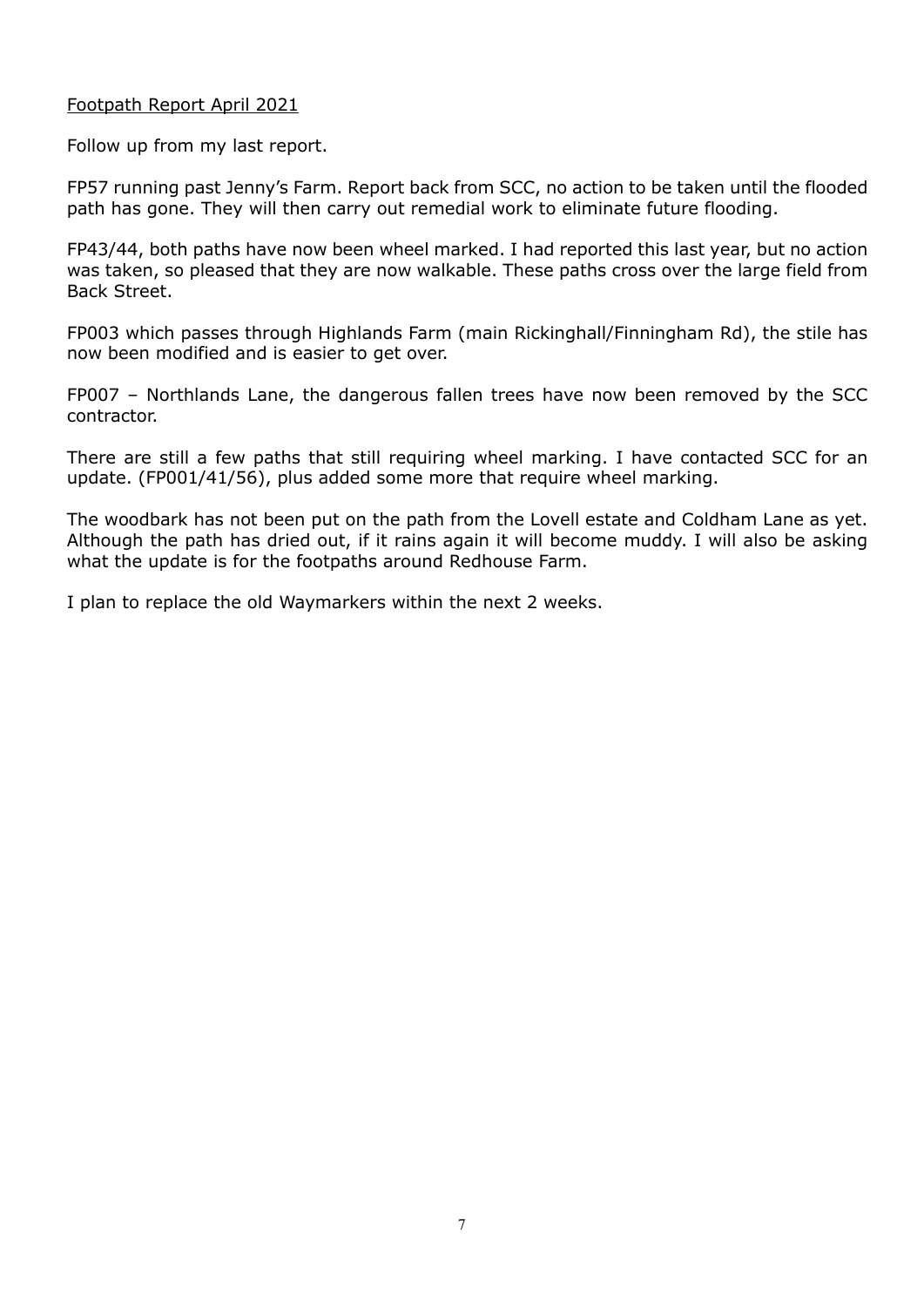# **DISTRICT COUNCILLOR'S REPORT APRIL 2021**

| Current<br>COVID-<br>19 Infor-<br>mation | Since March 2020, 6,237 business grants worth £30,041,539 have been paid to businesses in Mid<br>Suffolk. On 31 <sup>st</sup> March the COVID support grant scheme ended. However, there are still grants<br>to help with business rates and a new Restart Grant to help retail businesses open safely with a<br>second phase to help the hospitality, leisure and personal care businesses.<br>Businesses in Babergh and Mid Suffolk who have had to close their doors to customers or have<br>been significantly financially impacted by Covid-19 restrictions, may be eligible for support.                                                                                                                                                                                            |
|------------------------------------------|-------------------------------------------------------------------------------------------------------------------------------------------------------------------------------------------------------------------------------------------------------------------------------------------------------------------------------------------------------------------------------------------------------------------------------------------------------------------------------------------------------------------------------------------------------------------------------------------------------------------------------------------------------------------------------------------------------------------------------------------------------------------------------------------|
|                                          | Further info. https://www.midsuffolk.gov.uk/features/support-available-for-businesses-in-<br>babergh-and-mid-suffolk<br>The numbers of COVID-19 cases and deaths are on the Suffolk public health site which can be ac-<br>cessed at: HTTPS://www.healthysuffolk.org.uk/jsna/coronawatch                                                                                                                                                                                                                                                                                                                                                                                                                                                                                                  |
|                                          |                                                                                                                                                                                                                                                                                                                                                                                                                                                                                                                                                                                                                                                                                                                                                                                           |
| Advance<br>notice -<br>elections         | B&MSDC will be observing a pre-election period moratorium (purdah) in respect of the forthcom-<br>ing Police and Crime Commissioner and Suffolk County Council Elections on Thursday 6 May<br>2021. The moratorium will run from 25 March 2021 - the date that the notice of election is pub-<br>lished - through to 7 May 2021. Please note that the Mid Suffolk full council meeting will not be<br>affected as the notice will be published after the meeting has concluded.                                                                                                                                                                                                                                                                                                           |
| Biodiver-<br>sity                        | Will Birchnall Corporate Manager - Public Realm, Planning and communities, has looked into tree<br>canopy surveys with Islington who have surveyed their trees to gain a monetary asset value.<br>Tree and hedge planting. Web form for parish and community groups will be going out and run-<br>ning through March. Interested parties who own land can receive free trees to plant on their land<br>next autumn/winter. Tree wardens will be involved and have helped to develop this form.<br>Meadow planting - open spaces and verges. Procurement team were re-deployed on business<br>grants. This is being done now. Will B is scoping potential sites. Plan is for Yellow-Rattle seeding in<br>Autumn. Two other pieces of equipment are purchased including scarifying machine. |
| Sustaina-<br>ble<br>Transport            | Katherine Davies - new sustainable transport officer in post now.<br>Working with County, looking at Local Transport Plan. Mechanism to capture views of communi-<br>ties will include a mapping tool where communities think routes should be instated. Parish Coun-<br>cils can register. Cycling facilities can also be mapped. A vision document will set out intent for<br>plan.                                                                                                                                                                                                                                                                                                                                                                                                     |
| Gateway<br><b>14 FREE-</b><br>PORT BID   | As detailed in our recent briefing notes, Gateway 14 Ltd has submitted a planning application to<br>Mid Suffolk District Council for the development of Gateway 14, a mixed-use business park<br>planned for land adjacent to junction 50 of the A14 in Stowmarket, Suffolk.                                                                                                                                                                                                                                                                                                                                                                                                                                                                                                              |
|                                          | We are delighted that Gateway 14 is one of a variety of sites in our region to be granted Free-<br>port status, as recently announced by Chancellor Sunak.                                                                                                                                                                                                                                                                                                                                                                                                                                                                                                                                                                                                                                |
|                                          | The government's Freeports initiative aims to attract major domestic and international invest-<br>ment and offers a wide range of tax reliefs, simplified customs procedures and support to pro-<br>mote regeneration and innovation.                                                                                                                                                                                                                                                                                                                                                                                                                                                                                                                                                     |
|                                          | In our region, Freeport East - a partnership made up of businesses and local government - has<br>stated that its ambition is to create manufacturing, green energy and innovation hubs that capi-<br>talise on the unique qualities of the Eastern Region and will become an important part of the<br>post-Covid recovery.                                                                                                                                                                                                                                                                                                                                                                                                                                                                |
| Local<br>Plan                            | On Wed 31/03 Tom Baker Asst Director Sustainable Communities announce:                                                                                                                                                                                                                                                                                                                                                                                                                                                                                                                                                                                                                                                                                                                    |
|                                          | Dear Councillors,                                                                                                                                                                                                                                                                                                                                                                                                                                                                                                                                                                                                                                                                                                                                                                         |
|                                          | This email is to inform you that we have today submitted the Joint Local Plan for independent ex-<br>amination by the Secretary of State.                                                                                                                                                                                                                                                                                                                                                                                                                                                                                                                                                                                                                                                 |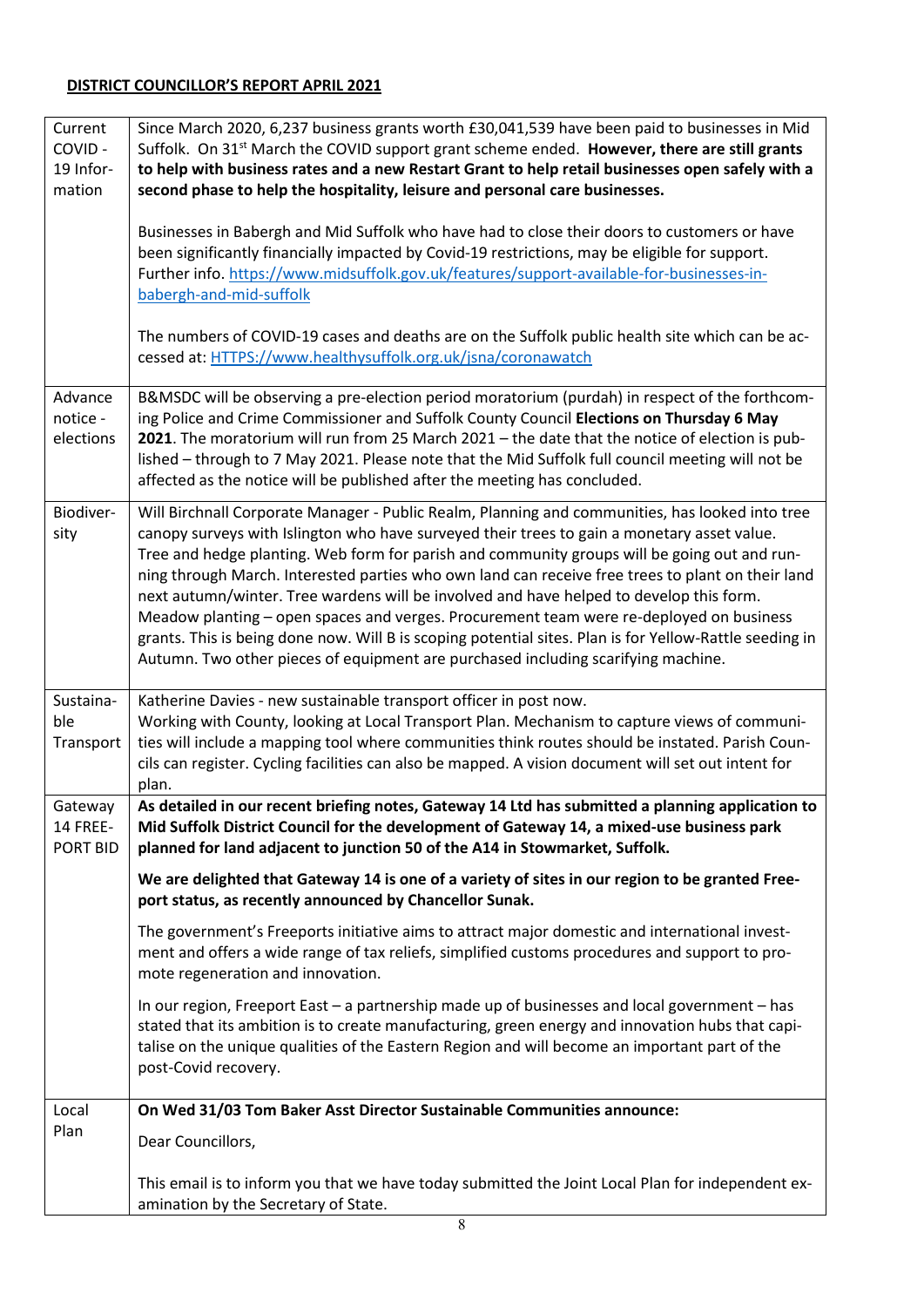|                                                   | "This is a significant milestone for our councils and I would like to thank all those involved in the<br>process so far, including our councillors, communities, officers, and other stakeholders.                                                                                                                                                                                                                                                                                                                                                                                                                                                                                                                                                                                                                                                                                                                         |
|---------------------------------------------------|----------------------------------------------------------------------------------------------------------------------------------------------------------------------------------------------------------------------------------------------------------------------------------------------------------------------------------------------------------------------------------------------------------------------------------------------------------------------------------------------------------------------------------------------------------------------------------------------------------------------------------------------------------------------------------------------------------------------------------------------------------------------------------------------------------------------------------------------------------------------------------------------------------------------------|
|                                                   | Following both councils opting to prepare a Joint Local Plan in 2016, careful consideration has been<br>given to how the districts will balance the delivery of housing growth, important infrastructure, and<br>essential employment, while safeguarding our natural and historic environment until 2037.Resi-<br>dents, local businesses and other stakeholders were invited to have their say on proposals at a<br>public consultation in 2017, when more than 14,000 representations were received. This helped<br>inform the preferred options consultation in July 2019, during which a further 4,000 comments<br>were made by consultees. Public feedback has been reflected in the final version of the plan, which<br>outlines how and where future development should take place - enabling Government housing<br>targets to be met, whilst also supporting the councils' ambition to build thriving communities |
| Council                                           | In a rare moment of unanimity the full council voted in favour of the motion:                                                                                                                                                                                                                                                                                                                                                                                                                                                                                                                                                                                                                                                                                                                                                                                                                                              |
| Meeting<br>25 <sup>th</sup><br>March              | That the Council carries out a review of green space to ensure that it is optimising the biodiversity<br>and wellbeing aspects of natural and amenity green space in Mid Suffolk.<br>This was proposed by Cllr Rachel Eburne (Green Party) and seconded by Cllr Jessica Fleming<br>(Cons.)<br>The Council has already agreed to prepare supplementary planning guidance to support its biodi-<br>versity commitments, and inclusion of well-designed green spaces as a material consideration for<br>all new housing developments would add a health and wellbeing element to the biodiversity pro-<br>gramme; the Council is urged to set out a time frame which is consistent with the new Joint Local<br>Plan implementation.                                                                                                                                                                                           |
| End to<br>Virtual<br>Meetings<br>after<br>May 7th | Updated guidance has been published following confirmation that emergency legislation re-<br>garding virtual council meetings will not be extended.                                                                                                                                                                                                                                                                                                                                                                                                                                                                                                                                                                                                                                                                                                                                                                        |
|                                                   | The legislation allowing virtual meetings for local government expires on 7 <sup>th</sup> May, but the COVID<br>regulations do not allow meetings in person until after 17 <sup>th</sup> May. There is an appeal about ex-<br>tending the legislation for virtual meetings at the end of April, so we await further instructions<br>about how meetings will be conducted next month.                                                                                                                                                                                                                                                                                                                                                                                                                                                                                                                                       |
|                                                   | Next Full council Meeting 24th May.                                                                                                                                                                                                                                                                                                                                                                                                                                                                                                                                                                                                                                                                                                                                                                                                                                                                                        |
|                                                   | https://consult.communities.gov.uk/local-government-stewardship/local-authority-remote-meet-<br>ings-call-for-evidence/<br>The above is a link to a survey asking for evidence of the current arrangement allowing meetings                                                                                                                                                                                                                                                                                                                                                                                                                                                                                                                                                                                                                                                                                                |
|                                                   | to take place virtually. Closes 17th June                                                                                                                                                                                                                                                                                                                                                                                                                                                                                                                                                                                                                                                                                                                                                                                                                                                                                  |

Councillor Rowland Warboys rowland.warboys@midsuffolk.gov.uk Tel. 01379783412 Mobile: 07484186121